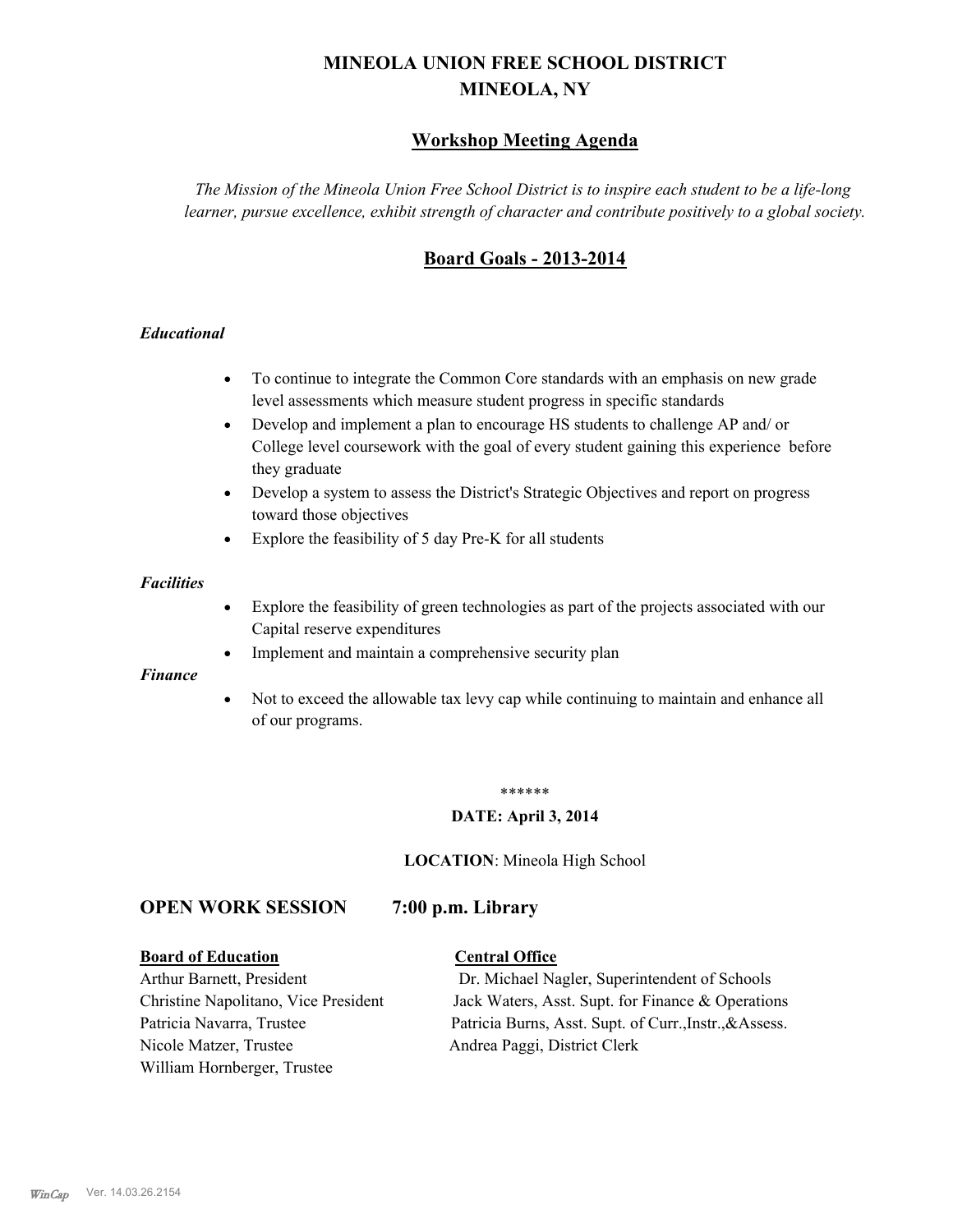**A. Call to Order B. Pledge of Allegiance C. Reading of Mission**

**D. Moment of Silent Meditation**

## **E. Dais & Visitor Introductions**

**F. High School Student Organization Report**

# **G. BOE Reports**

- **a. Comments from Board Trustees**
- **b. Comments from Board President**
- **c. Comments from Superintendent**

# **H. Old Business**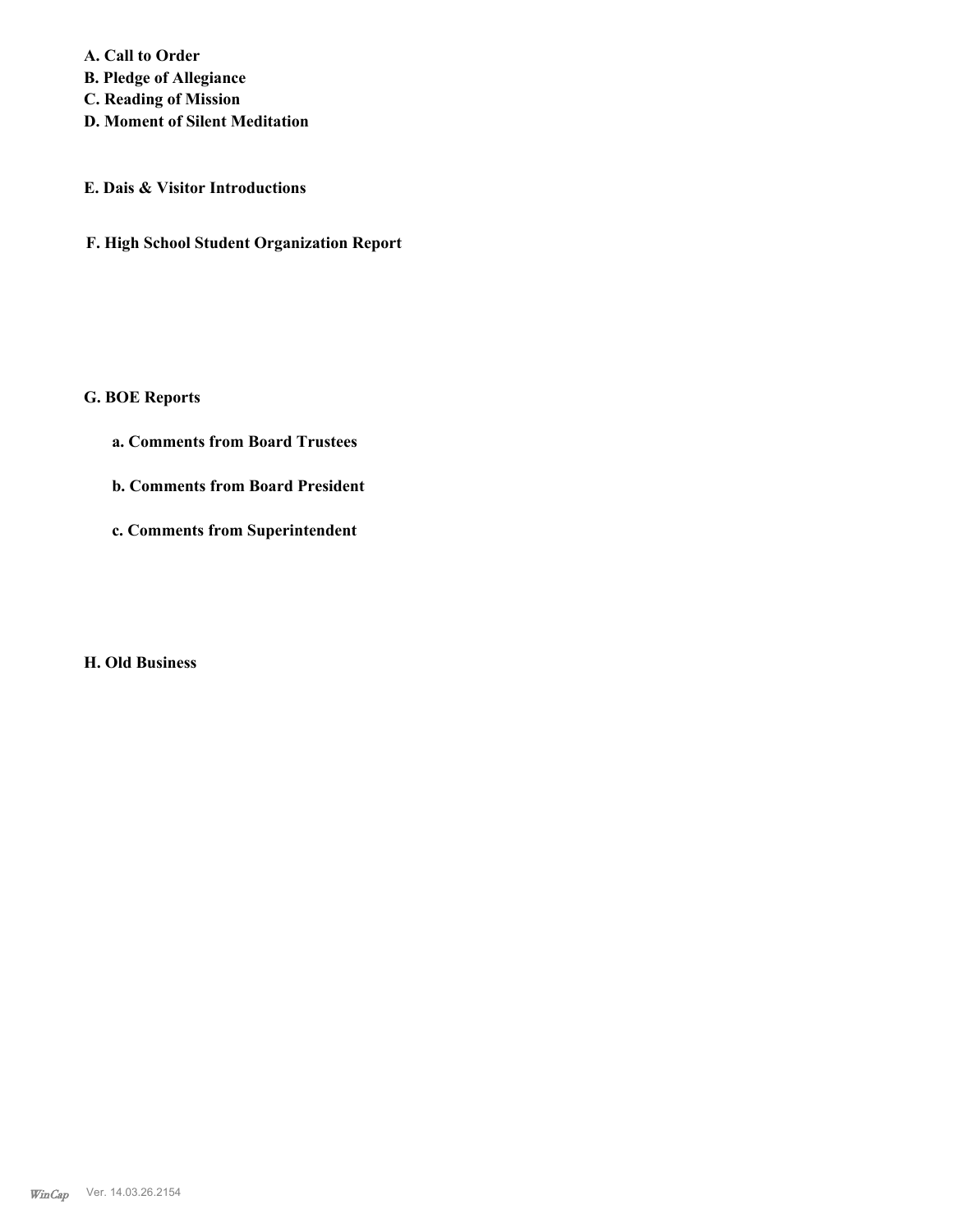#### **I. New Business**

#### **Memorandum of Agreement**

**RESOLUTION # 51- Be It Resolved** that the Board of Education hereby approves a Memorandum of Agreement between the Mineola Union Free School District and the Mineola Clerical Association dated March 25, 2014 and be it further

**Resolved** that the Board of Education hereby authorizes the Superintendent of Schools and Counsel to incorporate the terms of the Memorandum of Agreement into a more formal contract document.

| <b>Motion:</b><br>Second: |     |  |
|---------------------------|-----|--|
| Yes:                      | No: |  |
|                           |     |  |
|                           |     |  |
|                           |     |  |
|                           |     |  |
|                           |     |  |
| Passed:                   |     |  |

#### **J. Consensus Agenda**

**RESOLUTION # 52 -BE IT RESOLVED** that the Board of Education approves the consensus agenda items J.1.a. through J.6.a., as presented.

| No: |  |
|-----|--|
|     |  |
|     |  |
|     |  |
|     |  |
|     |  |

**Passed: \_\_\_\_\_\_\_\_\_\_\_\_\_**

# 1. **Accepting of Minutes**

That the Board of Education accepts the minutes of the March 6, 2014 Workshop Meeting as presented. a.

## 2. **Instruction**

- a. Resignation(s)
- That the Board of Education accepts the resignation of Theresa Zuccarello, Permanent Sub at Jackson Avenue, effective March 18, 2014. 1.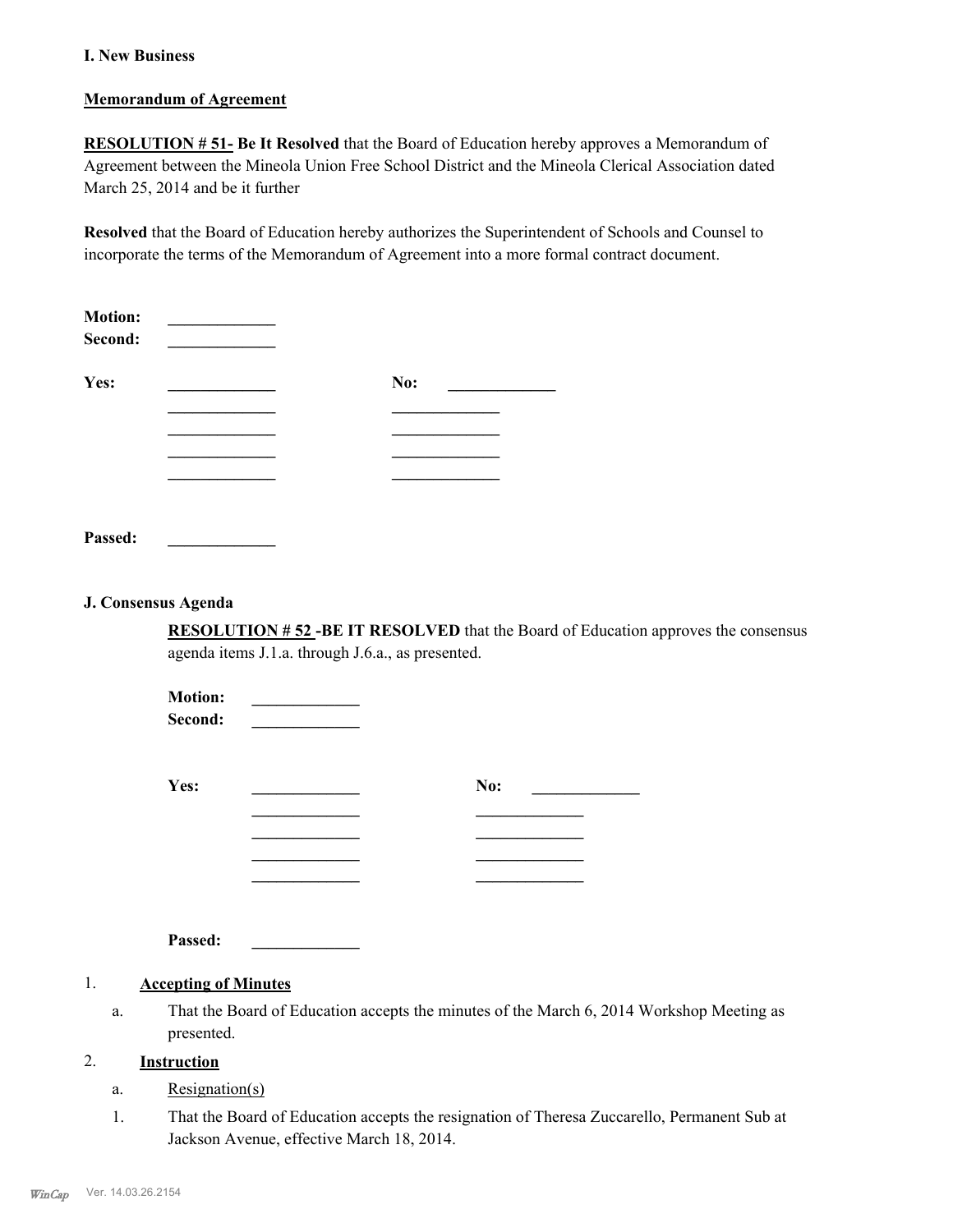- b. Leave(s) of Absence/Medical
- That the Board of Education approves a Medical Leave of Absence using sick days to Maryanne Beach, English Teacher, at Mineola High School, effective January 6, 2014. 1.
- c. Appointments Instruction
- That the Board of Education approves the appointment of Christina Sullivan, to the position of Spanish Leave Replacement Teacher, for Stephanie Klein, effective March 31, 2014 to on or before June 30, 2014. Salary: MA, Step 1, \$67,940 pro-rated. 1.
- Appointment(S) Sub Teacher per diem d.

The Board of Education accepts the following individual(s) as Per Diem Substitute Teacher(s) for the current school year, at a daily rate of \$100.00 per day; and retirees at a daily rate of \$125.00 per day.:

| EMPLOYEE NAME       | <b>EMPLOYEE CERTIFICATION</b> |
|---------------------|-------------------------------|
| Allyson L. Reynolds | Physical Education            |

- e. Appointments 45 Day Subs
- That the Board of Education approves the appointment of Nicholas Pontolillo, to the position of 45 Day Substitute Teacher for Maryanne Beach, effective Janaury 6, 2014. Salary: Days 1-20, \$100.00, Days 21-39 \$110.00, Days 40-45 \$120, Day 46 BA, Step 1, \$58,414 pro-rated. 1.

#### Appointment(s) Coaches f.

That the Board of Education approves the appointment of the following coaches for the current school year:

| <b>POSITION</b>           | <b>EMPLOYEE NAME</b>         | <b>STEP</b> | <b>STIPEND</b> |
|---------------------------|------------------------------|-------------|----------------|
| 7th Grade Softball        | Jillian Scinoco              |             | \$3,958.00     |
| 7th Grade Girls Lacrosse  | Lauren M. Sheridan           |             | \$4,251.00     |
|                           | (replacing Raymie Tand       |             |                |
|                           | previously approved 1/30/14) |             |                |
| 8th Graded Girls Lacrosse | Elizabeth Reilly (replacing  |             | \$4,251.00     |
|                           | Adrienne Koslow previously   |             |                |
|                           | approved $1/30/14$ )         |             |                |

## 3. **Instruction: Committee on Special Education**

a. That the Board of Education approves the CSE/CPSE/SCSE recommendations for programs and services for students with IEPs for the time period from 2/1/14- 2/28/14. Please be advised that all of the parents have received the student's IEP and a copy of their DUE process rights.

#### 4. **Civil Service**

- a. Resignation(s)
- That the Board of Education accept the resignation of Gonzalo E. Urrutia, Bus Driver for Transportation, effective March 14, 2014. 1.
- b. Leave(s) of Absence
- That the Board of Education approve an extension of his paid Medical Leave of Absence to Henry Holler, Cleaner at Meadow Drive, effective March 13, 2014 through April 12, 2014. 1.
- c. Reappointments
- That the Board of Education approve the reappointment of Carolyn Lucchesi to the position of part time Greeter at the Jackson Avenue School, effective April 7, 2014. Salary will be \$10.73 on Step 3. 1.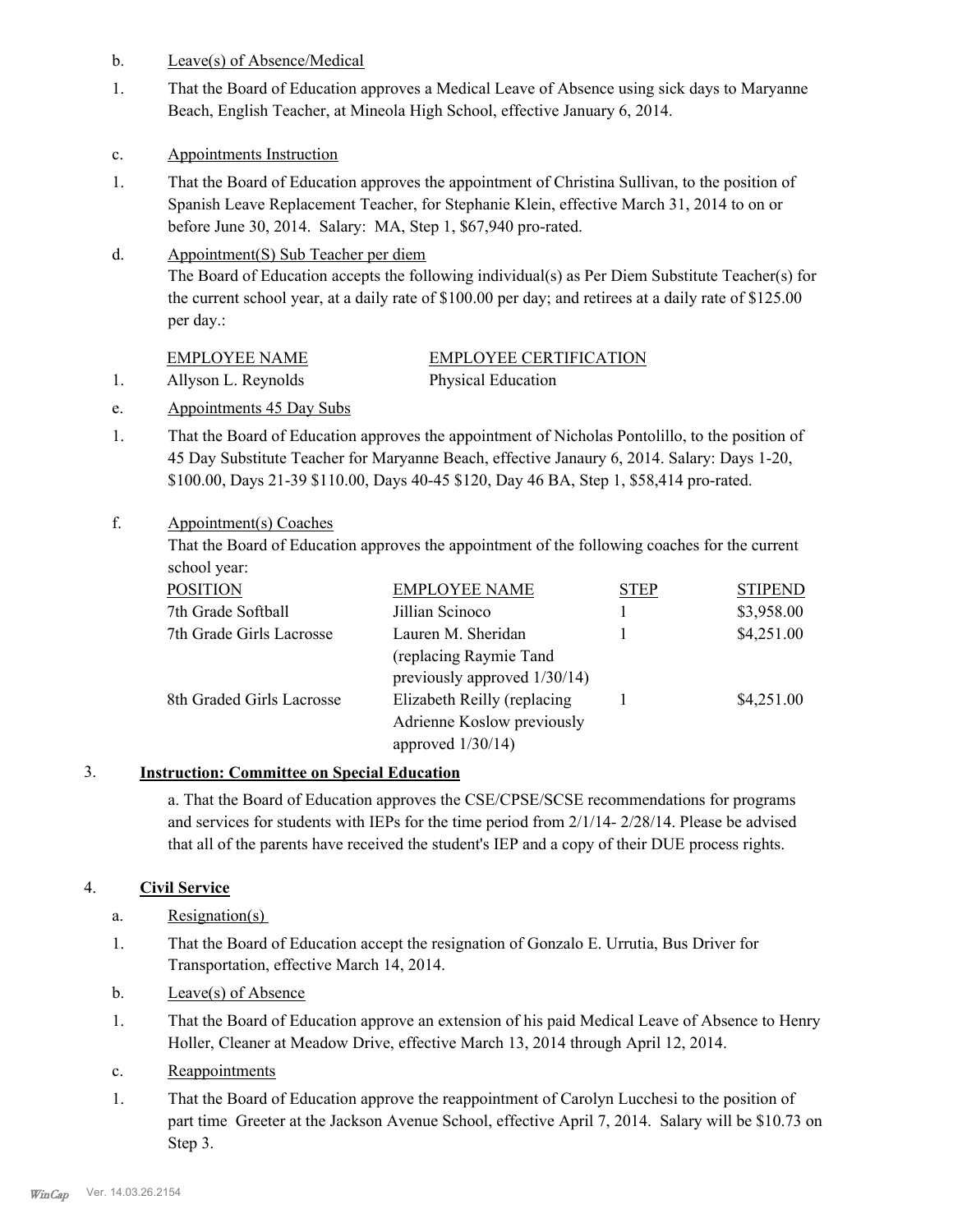#### 5. **Business /Finance**

#### a. **Budget Appropriation Adjustment**

1. That the Board of Education approves the acceptance of revenue for NYSSBA in the amount of \$3,284.00 and makes appropriation increase adjustments to the following Budget Code: A 2110.404.00.2330.

#### 6. **Business/Finance: Contract Approvals**

a. That the Board of Education approves Health Contracts between Mineola UFSD and the following districts, whereby Mineola UFSD provides health and welfare services for the 2013- 2014 school year:

Baldwin UFSD, Bellmore-Merrick UFSD, Bethpage UFSD, Carle Place UFSD, Cold Spring Harbor Central School District, Commack UFSD, East Meadow UFSD, East Williston UFSD, East Rockaway UFSD, Elmont UFSD, Farmingdale UFSD, Floral Park-Bellrose UFSD, Franklin Square UFSD, Freeport UFSD, Garden City UFSD, Glen Cove City School District, Great Neck UFSD, Half Hallow UFSD, Hauppauge UFSD, Herricks UFSD, Hewlett-Woodmere UFSD, Hicksville UFSD, Huntington UFSD, Jericho UFSD, Lawrence UFSD, Levittown UFSD, Locust Valley Central School District, Long Beach City School District, Longwood Central School District, Lynbrook UFSD, Manhasset UFSD, Massapequa UFSD, Merrick UFSD, New Hyde Park-Garden City Park UFSD, New York City Board of Education, North Shore UFSD, Northport-E. Northport UFSD, Oceanside UFSD, Plainview-Old Bethpage UFSD, Port Washington UFSD, Rockville Centre UFSD, Roslyn UFSD, Sewanhaka Central High School District, Smithtown Central School District, South Huntington UFSD, Syosset Central School District, Valley Stream Central High School District, Valley Stream UFSD, Wantagh UFSD, Westbury UFSD.

#### **K. Superintendent's Report**

Superintendent of Schools' Reports for 4/3/14 Presentations:

1. Budget Update

Superintendent Comments